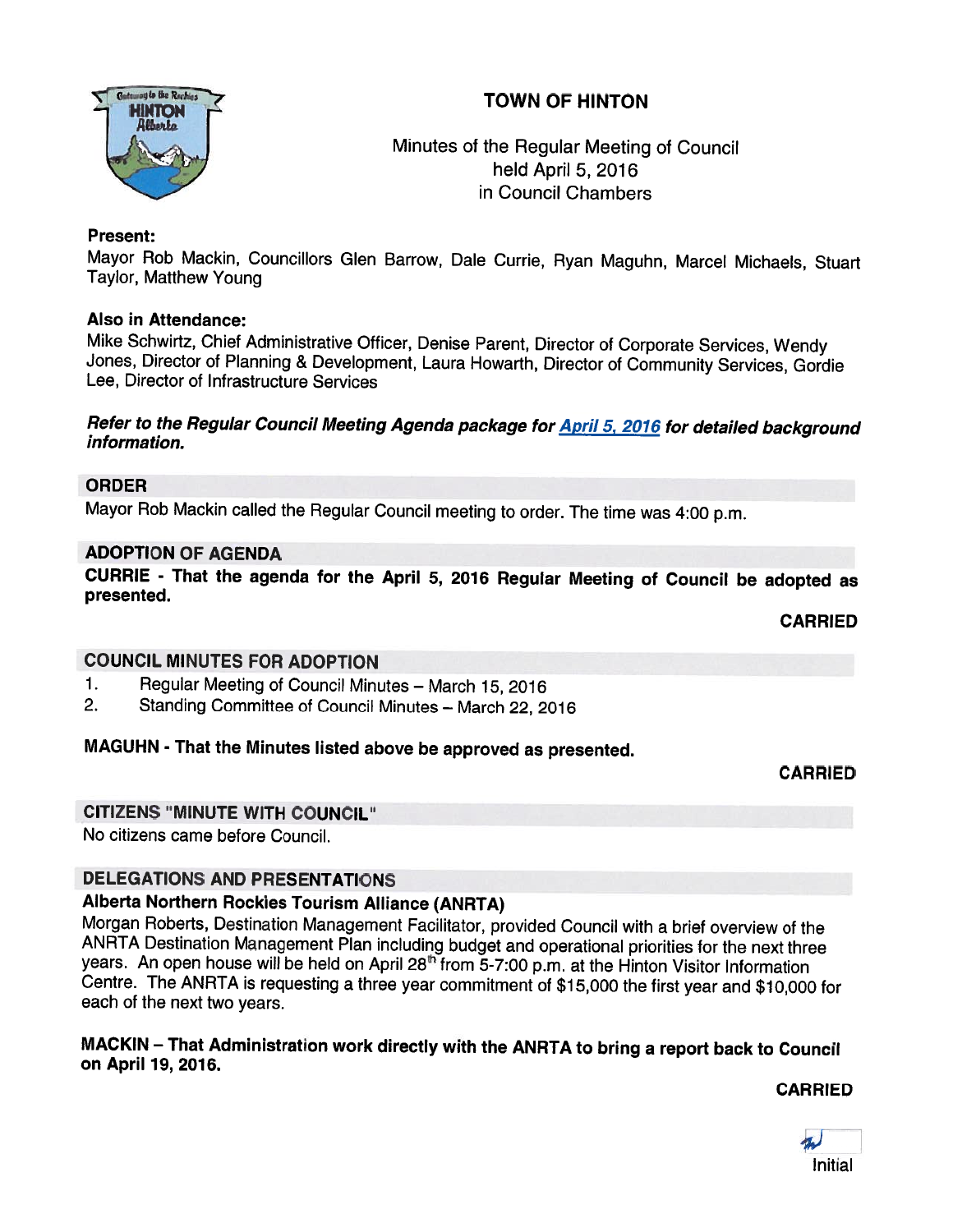#### Town of Hinton DRAFT Regular Meeting of Council Minutes— April 5, <sup>2016</sup> Page 2

# Rotary Club of Hinton — Movie Committee

Albert Ostashek spoke to Council on behalf of the Rotary Club of Hinton with respect to Movie Theatre Services for the Hinton Community. The purpose of his presentation was to inform the community of Rotary's movie theatre

# BARROW-That Council direct Administration to work with the Rotary Club to bring <sup>a</sup> report back to council that identifies design and equipment impacts/costs to the approved construction budget.

<sup>A</sup> short break was called at 5:05 pm with the meeting reconvening at 5:10 pm.

### ACTION ITEMS

1. Participatory Budget Review

TAYLOR -That the Participatory Budget program be sent to CEAC for an independent review by July 15, 2076.

2. 2015 Consolidated Financial Statements

BARROW - That Council accept the 2015 Financial Statements for the Town of Hinton as presented.

3. Operating YTD / Budget Summary

MAGUHN — That Council accept the report for information.

# INFORMATION ITEMS

1. Council Information Packages #1, #2 and #3 for April 5, <sup>2016</sup>

MICHAELS - That Council Information Packages #1, #2 and #3 for April 5, 2016 be accepted for<br>information.

CARRIED

# REPORTS FROM MAYOR, COUNCIL, CHIEF ADMINISTRATIVE OFFICER

1. Council Reporting (Training/Conferences/CEAC, Listening Teams, All Other Committees)

Councillors reported on the various committees, meetings and activities they attended since the last Regular Council meeting and what they <sup>p</sup>lan on attending in the coming weeks.

Mayor Mackin read the Proclamation for National Volunteer Week April 10-16, <sup>2016</sup> and recognized all volunteer groups for their contributions.

# 2. Chief Administrative Officer Report

Chief Administrative Officer Mike Schwirtz provided an update on administrative matters.

CARRIED

CARRIED

CARRIED

**CARRIED**